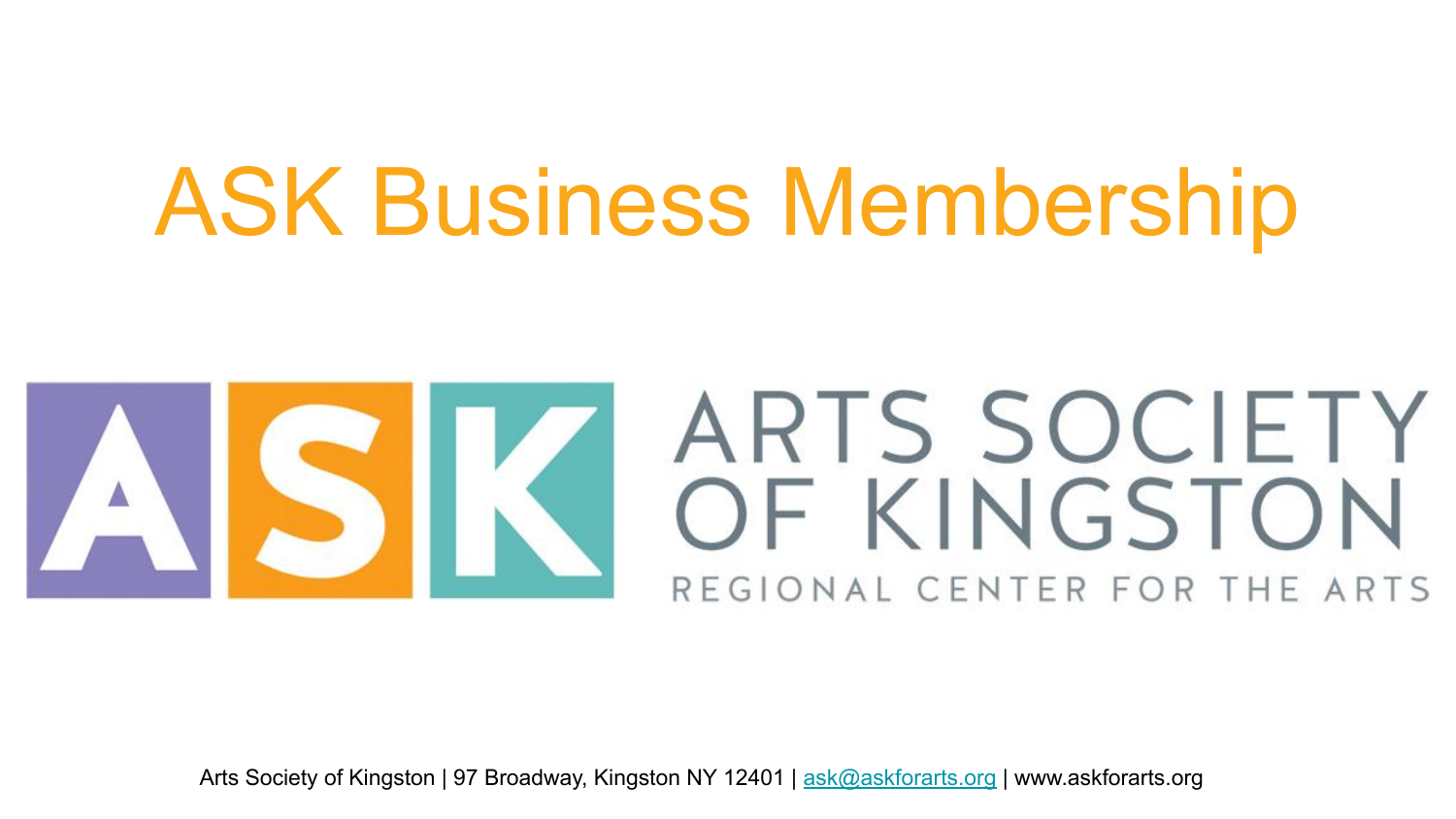

### **Why Join ASK as a Business?**

#### **Provide perks for your employees**

- See the next slide for our Core Benefits

#### **Advertising opportunities**

Different tiers of membership offer multiple options for promotion

#### **Align your brand with a growing, local arts organization**

- ASK has been in Kingston for 26 years and has seen a 10% growth in membership in the past two months

#### **Support local artists and the Kingston community**

- All of ASK's gallery programming is free and open to the public
- We support the community by offering our space free of charge to local organizations like the YMCA Farm Team, African Roots Center, and Women's History Month Kingston
- ASK collaborates with other local arts organizations like Poetry Barn, Cornell Creative Arts Center, Mt Tremper Arts, and Midtown Arts District Kingston
- Every year ASK exhibits over 700 works of art, hosts over 100 performances, and offers 100-plus classes and workshops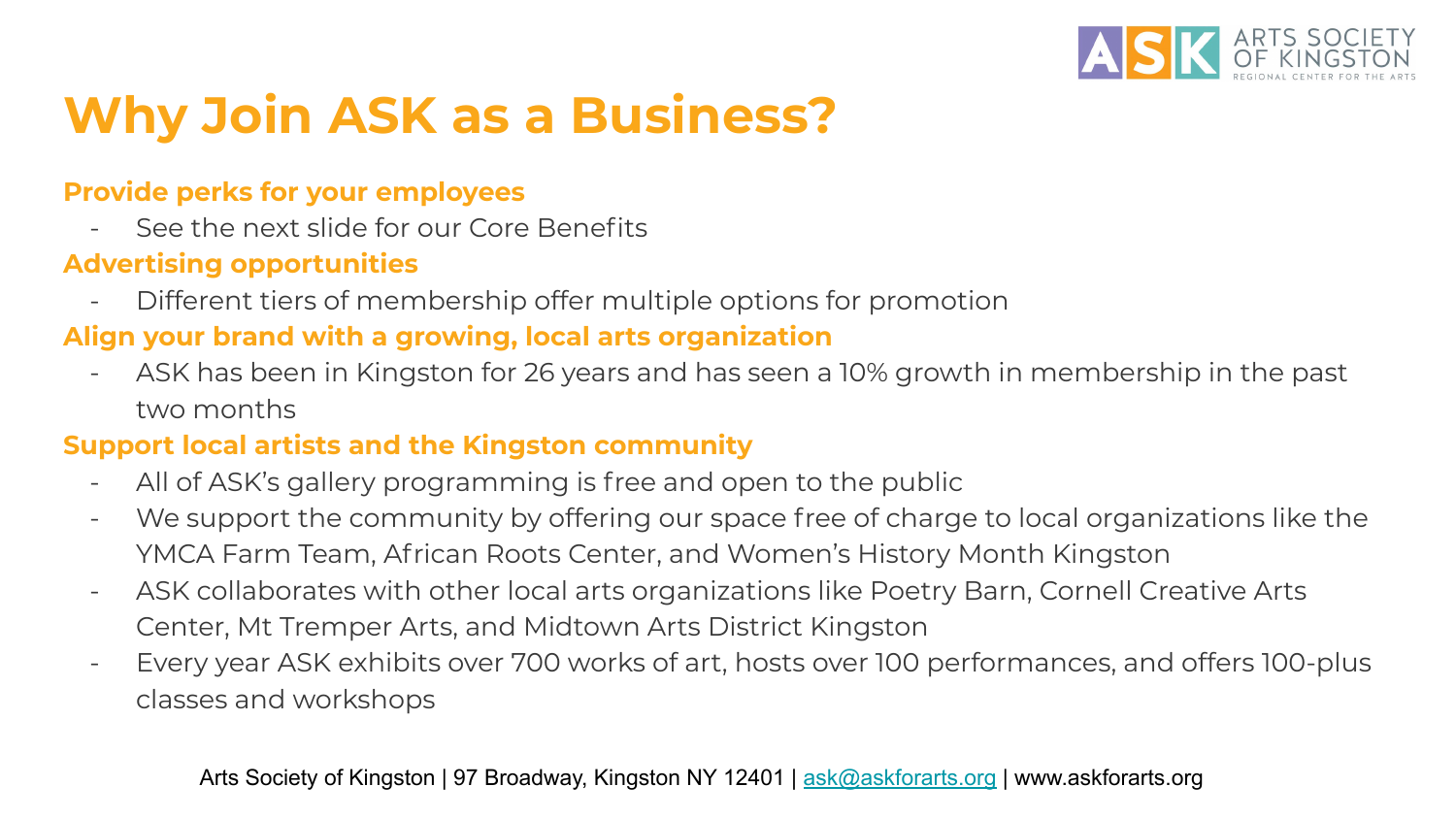

### **Core Benefits**

These perks will apply to employees at all tiers of Business memberships

- Minimum **10% discount** to all ASK produced classes, performances, and on venue rental (theater, classroom, galleries).
- 20% discount at Rhinebeck Art Supply (both locations).
- 10% discount at Artcraft Photoworks.
- 10% off digital archival printing at Catskill Art Supply.
- Access to ASK resources such as **classroom & library** (when not in use).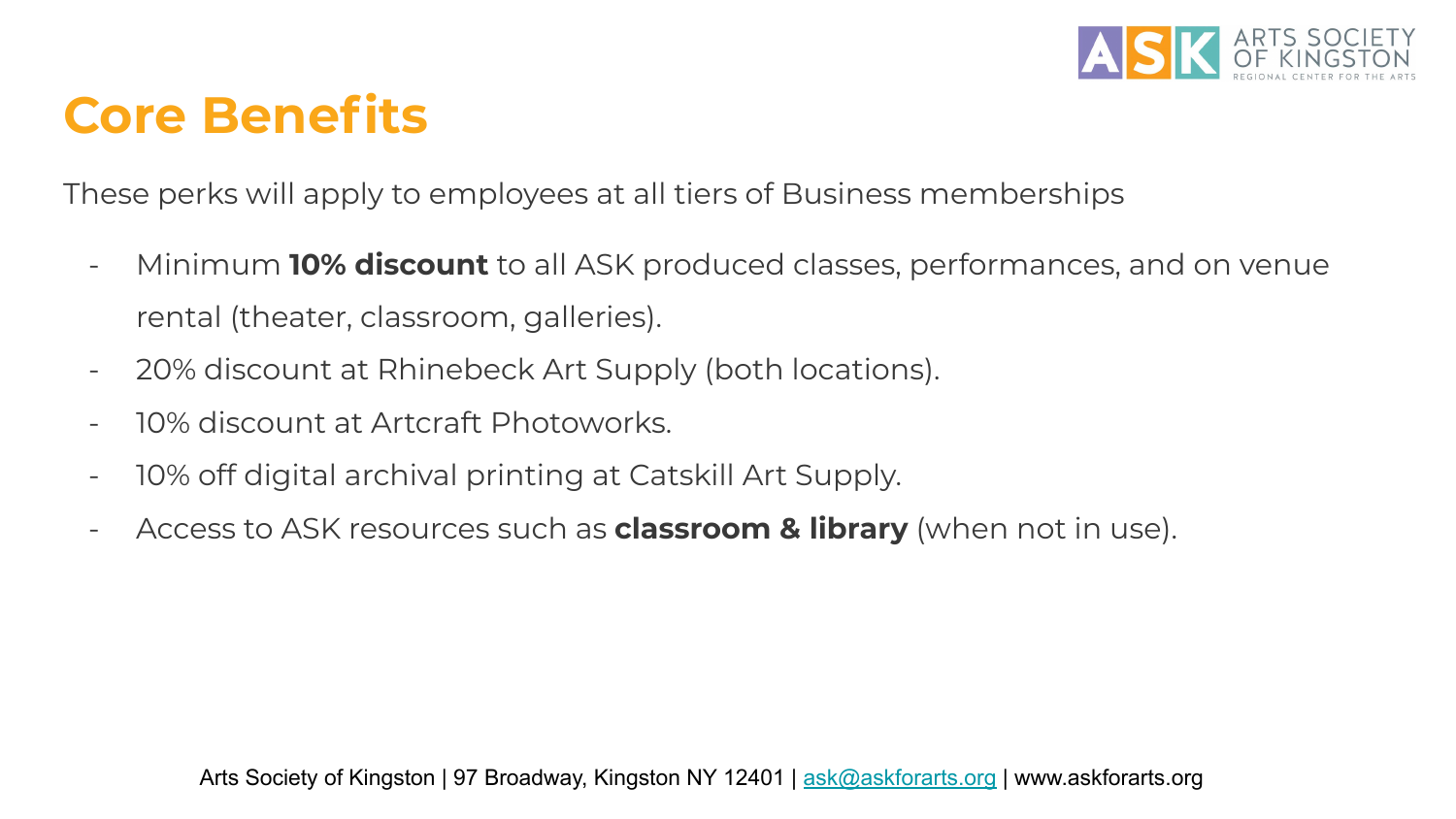

### **Business Membership – [join today](https://www.askforarts.org/bus-membership/)**

**For:** aimed at businesses and organizations in the community **Cost:** \$250/year (25 employees max)

#### **Benefits:**

- Employees receive Core Benefits
- Included on online Members Directory
- 2 invitations to **Annual Members Appreciation Mixer** (includes 2 votes on ASK business at our annual meeting).
- 1 "Welcome to our new Organizational Members" posting on social media
- 2 free Gala tickets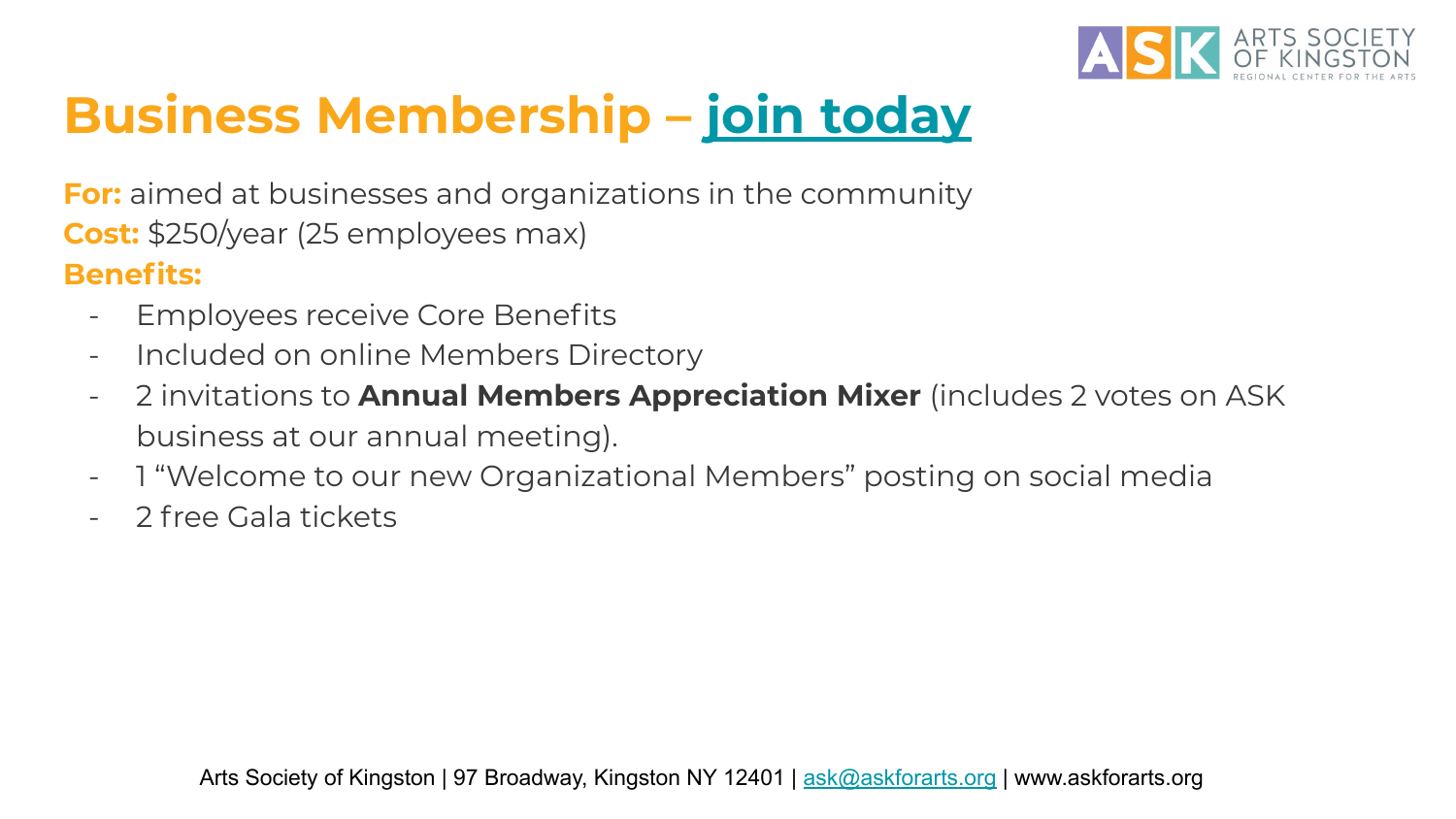

### **Sponsor Membership – [join today](https://www.askforarts.org/bus-membership/)**

**For:** aimed at businesses and organizations in the community - 5 available total per year **Cost:** \$750/year

#### **Benefits:**

- Employees receive Core Benefits
- Featured on online Members Directory
- 2 invitations to **Annual Members Appreciation Mixer** (includes 2 votes on ASK business at our annual meeting)
- 1 "Welcome to our new Sponsor Members" posting on social media
- 4 free Gala tickets
- 1 quarter-page ad in our Gala program (\$200 value)
- 1 business card ad in our Annual Calendar (\$175 value)
- 1 ad in ASK Presents program (\$45 value)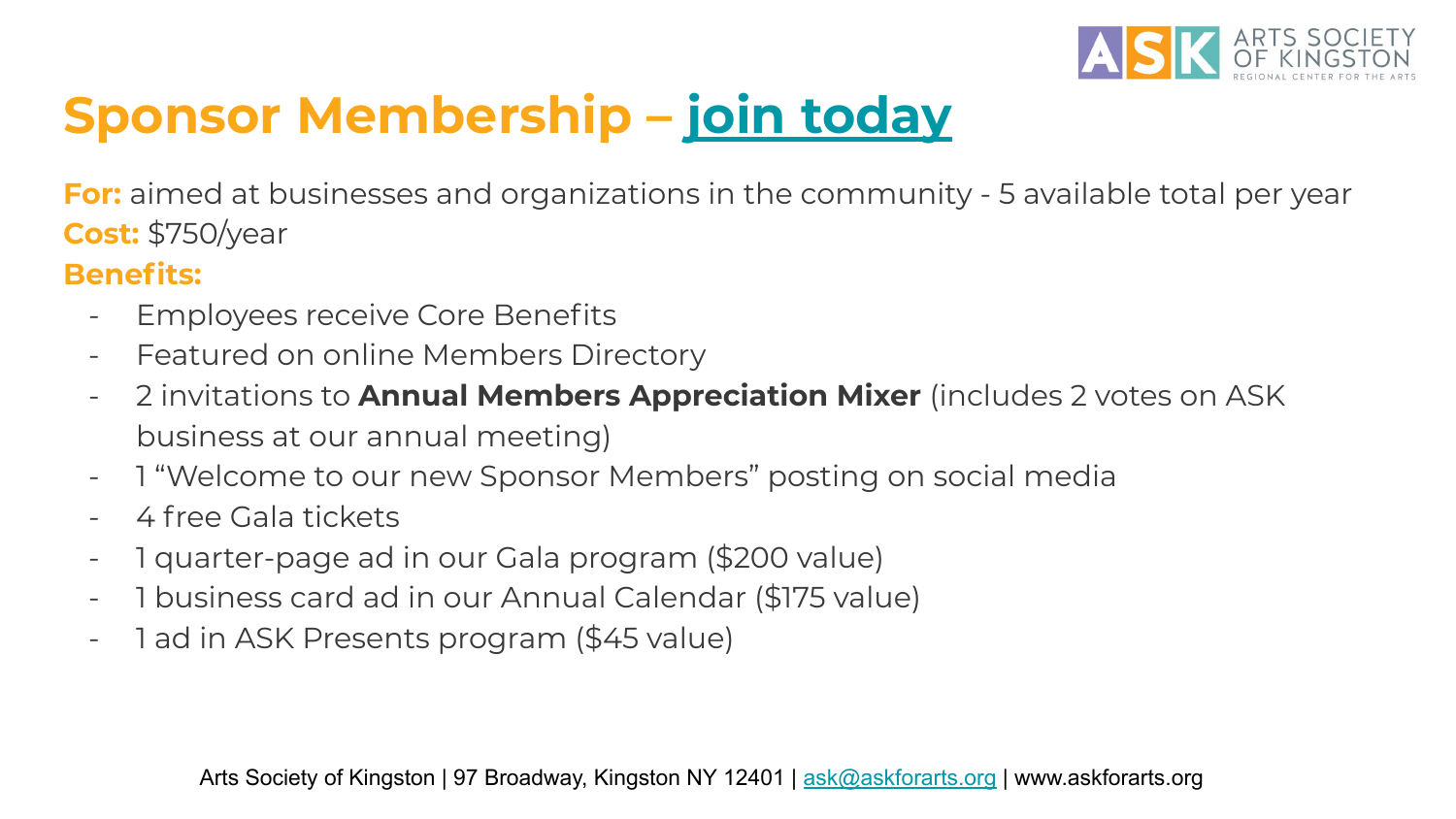

### **Gold Sponsor Membership – [join today](https://www.askforarts.org/bus-membership/)**

**For:** aimed at businesses and organizations in the community - 3 available total per year **Cost:** \$1,500/year

### **Benefits:**

- Employees receive Core Benefits
- Featured on online Members Directory
- 1 "Welcome to our new Sponsor Members" posting on social media
- 3 additional "shout-outs" on social media
- 1 table (8 tickets) at our Annual Gala
- 1 half-page ad in our Gala program (\$350 value)
- 1 banner ad in our Annual Calendar (\$500 value)
- 1 full-page ad in ASK Presents program (\$150 value)
- Listed as a sponsor for 1 Gallery Exhibition 1 month of advertising attached to a selected exhibition at ASK. Listed on social media, flyers, posters, and press releases. Can include literature at ASK during the exhibition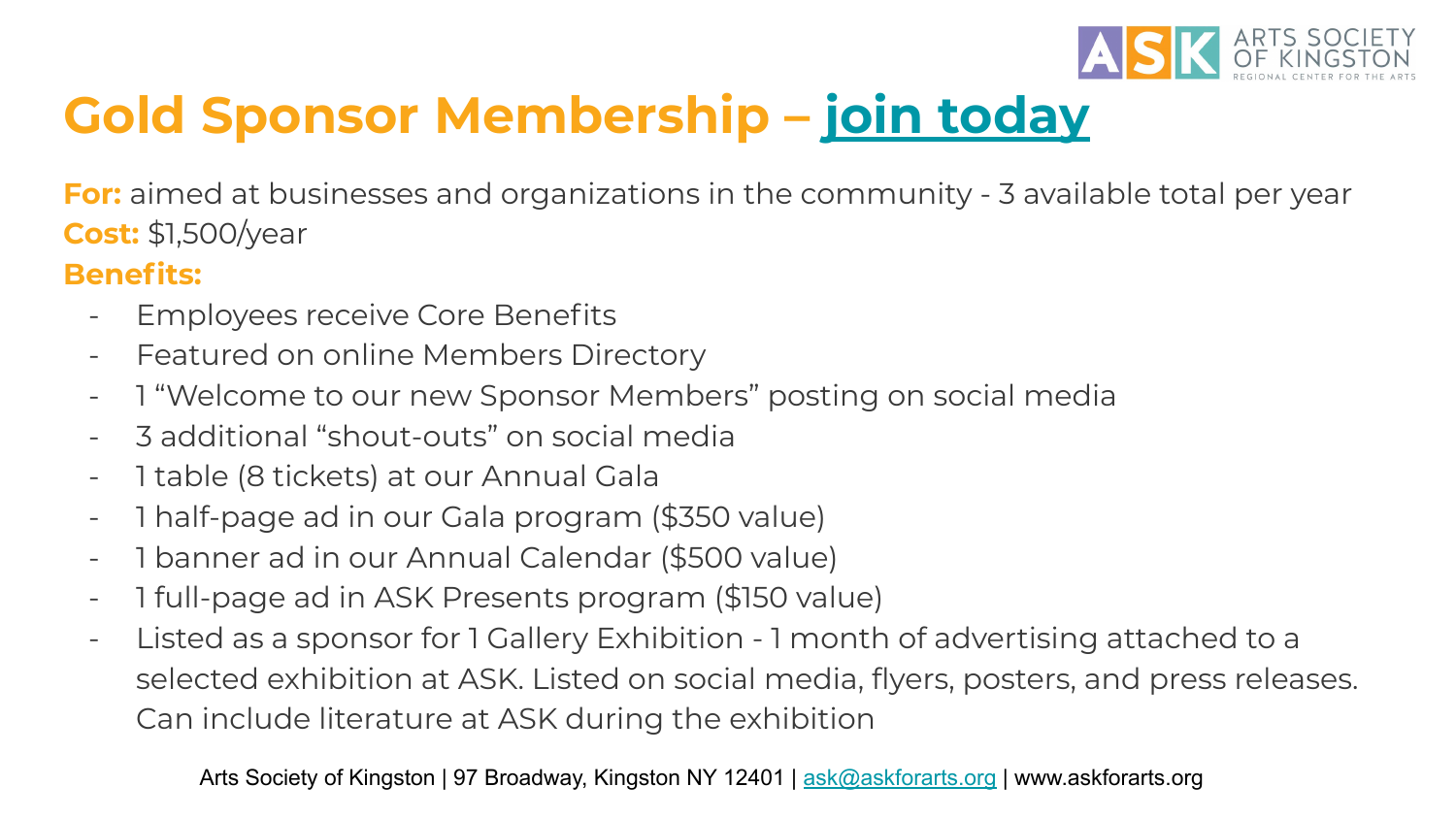

### **Reach – Social Media**

#### **Facebook:**

[www.facebook.com/ArtsSocietyOfKingston/](https://www.facebook.com/ArtsSocietyOfKingston/)

- 2,881 people like this
- 3,286 people follow this

#### **Instagram:**

[www.instagram.com/askforarts/](https://www.instagram.com/askforarts/)

- 2,056 followers



Arts Society of Kingston | 97 Broadway, Kingston NY 12401 | [ask@askforarts.org](mailto:ask@askforarts.org) | www.askforarts.org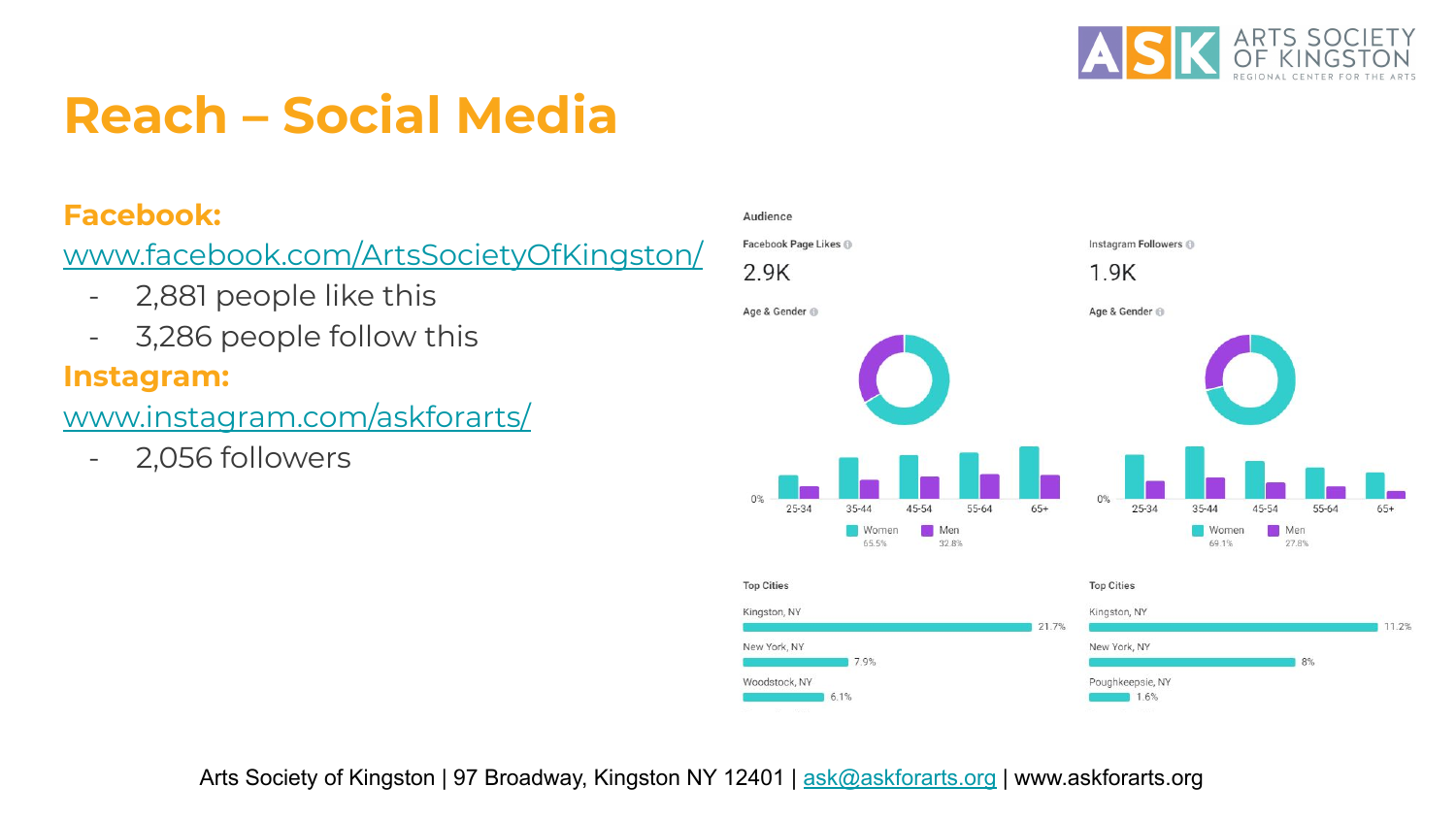

### **Reach – Advertising**

#### **Community Calendar**

- In collaboration with Rondout Savings
- Print run of 6,500
- Distributed to local business and available at ASK

### **Annual Gala (program ad)**

- Attendance of 100 (in-person, online figures unavailable)
- High profile event including awards for local artists

### **ASK Presents (program ad)**

- Eight artists, 24 performances
- ~600 attendance total over eight months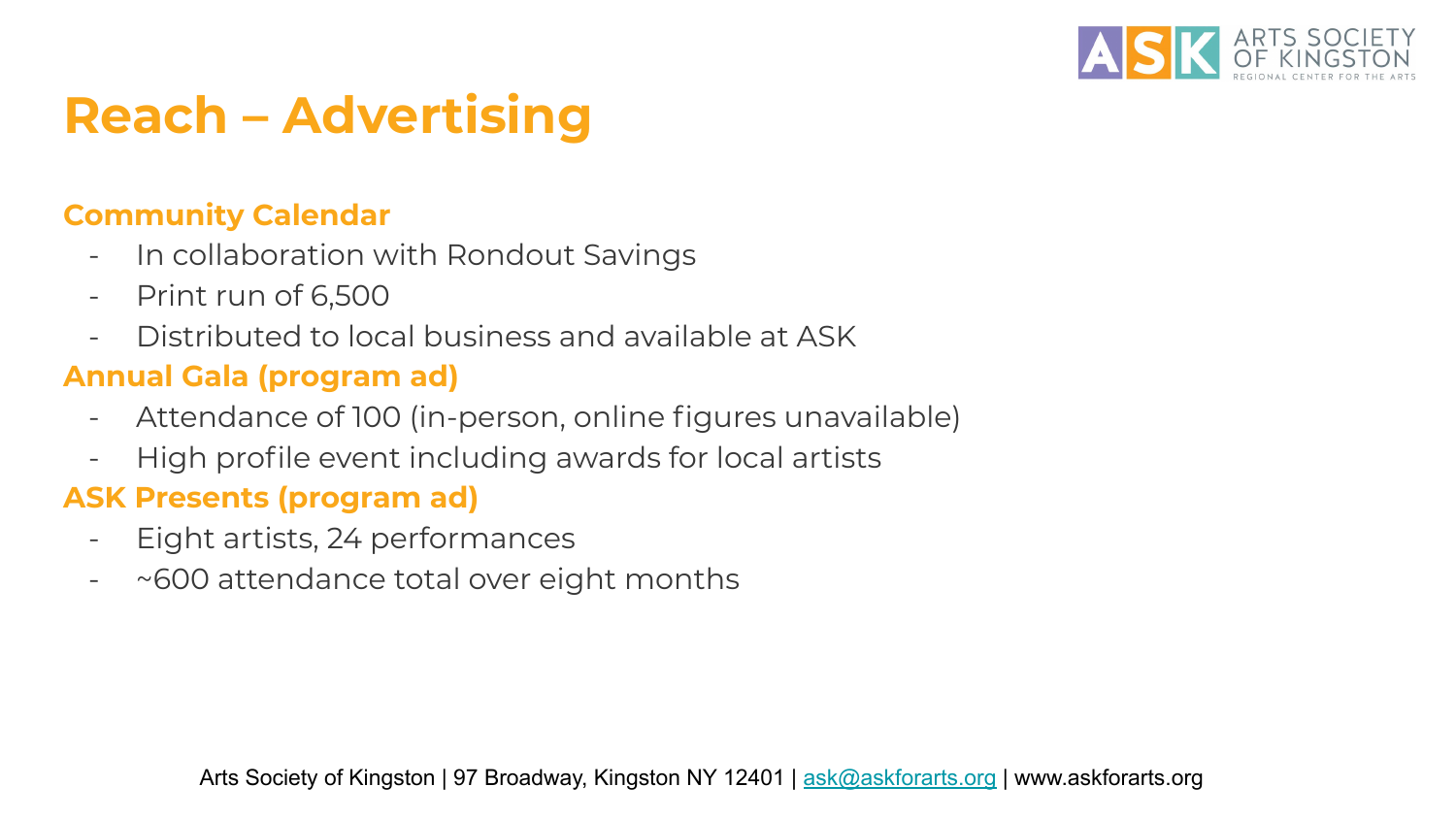

### **Reach – Membership & Demographics**

### **Membership (May 2021)**

- 360 Individual Members
- 9 Business/Organization Members
- Older (average age ~55 for individuals) and wealthier than baseline population

### **Traffic (pre-COVID)**

- 1st Saturday Exhibition Openings ~250 people
- Monthly Gallery foot traffic ~150 (excluding opening)
- Monthly Performance attendance ~300
- Yearly traffic at 97 Broadway ~7,200
- Attendance higher May-October